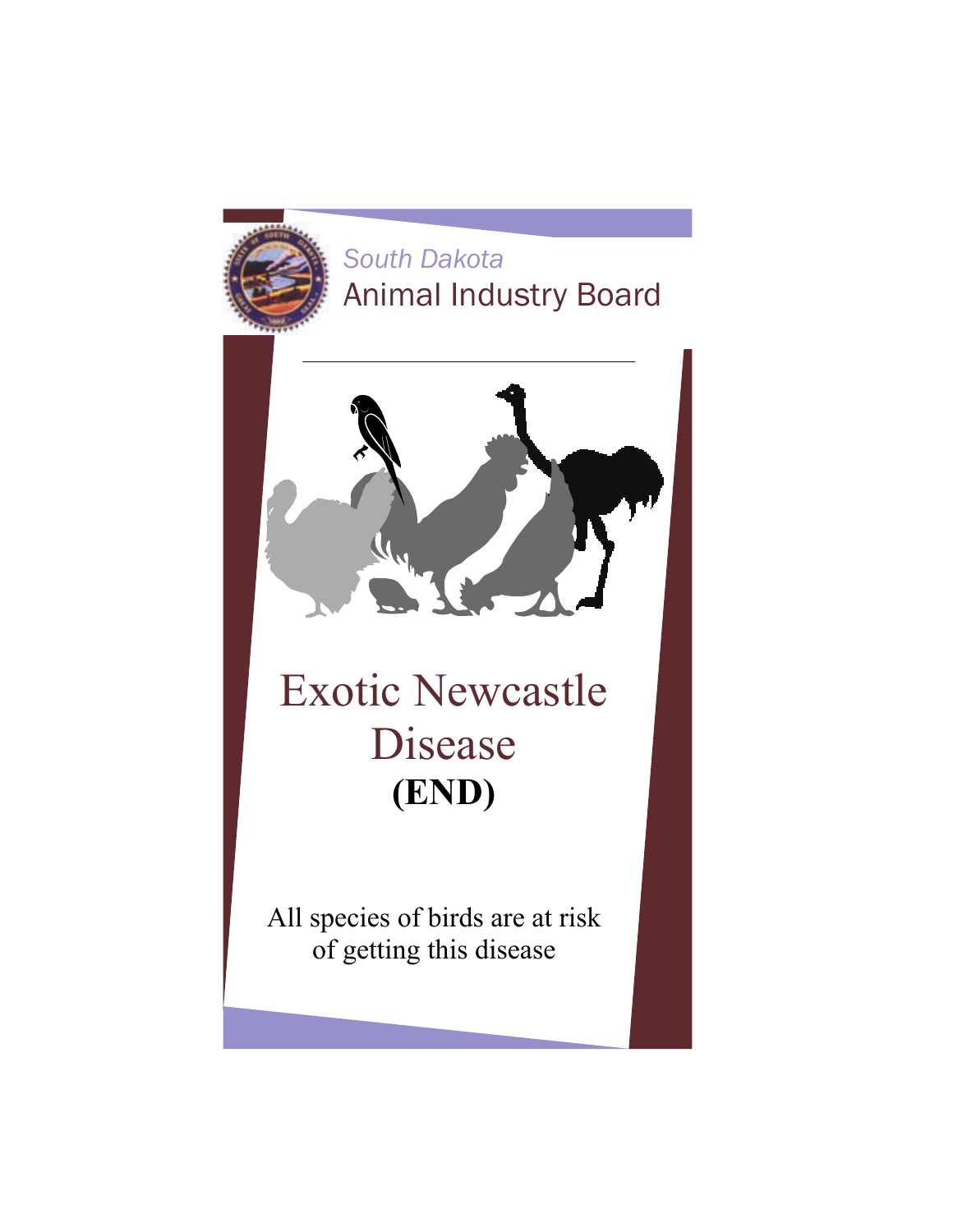#### **What is Newcastle Disease?**

Exotic Newcastle Disease (END) is a contagious and fatal viral disease affecting all species of birds, both domestic and wild. END is one of the most infectious diseases of poultry in the world. It is probably the most serious disease of chickens throughout the world. In susceptible chickens, death rates may exceed 95%.

#### **What causes Newcastle Disease?**

Newcastle Disease is caused by a Paramyxovirus. It is very resistant and survives a pH of 2 to 12, heating to 130° F (56° C) for 3 hours, and can survive freezing indefinitely. Extended drying and ultraviolet light will kill the virus. END virus can survive for several weeks in the warmth and humid environment of a poultry production unit on feathers, in manure, and other materials.

#### **What are the signs and symptoms of Newcastle Disease?**

END affects the respiratory, nervous and digestive systems. The incubation period ranges from 2 to 15 days. Affected birds may exhibit the following signs:

- Respiratory: sneezing, gasping for air, nasal discharge, coughing;
- Digestive: greenish, watery diarrhea;
- Nervous: depression, muscular tremors, drooping wings, twisting of head and neck, circling, complete paralysis;
- Partial to complete drop in egg production;
- Production of thin shelled eggs;
- Swelling of the tissues around the eyes and in the neck;
- Sudden death;
- Increased death loss in flock.

#### **How does Exotic Newcastle Disease spread from farm-to-farm, bird-to-bird?**

Healthy birds are infected when there is direct contact with infected bodily discharges of infected birds such as droppings and secretions from the nose, mouth, and eyes. Close confinement causes a rapid spread of disease among birds. All bodily discharges contain high concentration of END virus. Therefore, the virus-bearing material can be picked up on insects, rodents, containers, shoes and clothing and carried from a sick flock to a healthy flock. Any person on the infected farm can spread END virus including manure haulers, rendering truck drivers, vaccination and debeaking crews, egg service people, load-out crews, chick and poultry delivery personnel, and poultry farm owners, employees, and visitors.

#### **Are pet birds at risk of END?**

Smuggling pet birds, especially Amazon parrots pose a great risk of introducing END. Amazon parrots that are carriers of END but do not show symptoms are capable of shedding END virus for more than 400 days. All species of birds are capable of becoming infected and transmitting this disease.

#### **Are humans at risk of getting END?**

END does not pose a threat to humans. Eggs and inspected slaughter poultry are safe for food. Conjunctivitis has occurred in diagnosticians and pathologists after examining infected birds.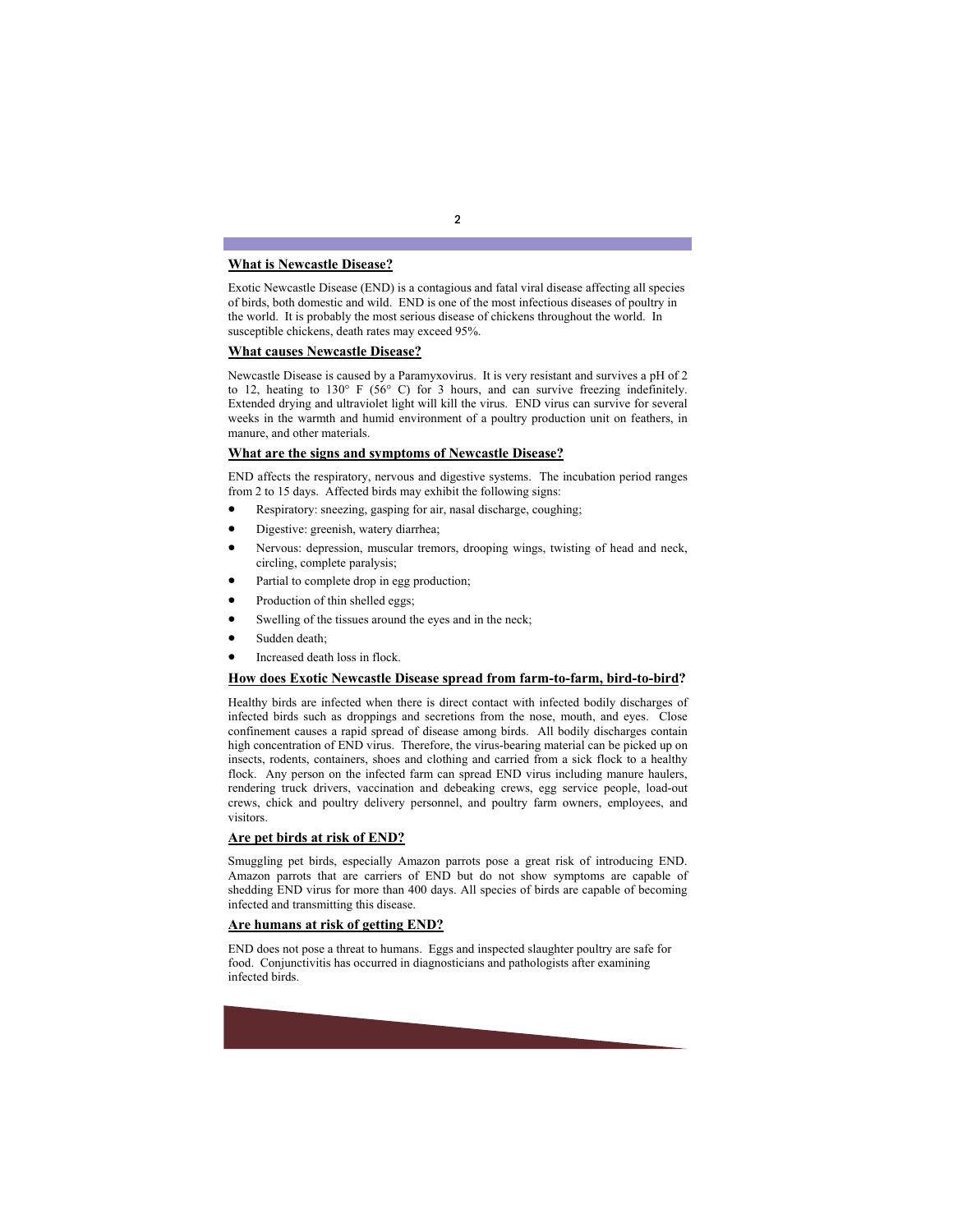#### **Are waterfowl and migratory birds at risk of spreading Newcastle disease?**

Yes, cormorants and pelicans were identified with Newcastle disease in 1992 in Minnesota, South Dakota, Michigan and Canada. One South Dakota poultry site and two North Dakota poultry sites were affected. This episode of Newcastle Disease was not the same strain of END that occurred in California in 1998 and now in 2003, or that occurred in Mexico in 2000.

#### **What can poultry producers do to lessen the risk of introducing this disease to their birds?**

- 1. Permit only essential workers and vehicles on premises. Ensure no shipping articles, equipment, or personnel have contact with quarantined areas.
- 2. Provide clean clothing and disinfection facilities for employees.
- 3. Clean and disinfect vehicles (including tires and undercarriages) entering and leaving the premises.
- 4. Avoid visiting other poultry operations.
- 5. Maintain an "all-in and all-out" philosophy of flock management with a single age flock.
	- Control the movement of all poultry products from farm to farm.
	- Do not "skim" mature birds from a flock for sale to a live-poultry market.
	- Clean and disinfect poultry houses between each lot of birds.
- 6. Do not keep pet birds on the farm. Do not hire employees who own pet birds.
- 7. Exclude vaccination crews, catching crews, and other service personnel who may have been in contact with a poultry operation within 24 hours.
- 8. Protect flocks from wild birds that may try to nest in poultry houses or feed with domesticated birds.
- 9. Control movement associated with the disposal and handling of bird carcasses, litter, and manure.
- 10. Immediately report any suspicious illness or death loss to the state veterinarian.
- 11. Take diseased birds to a diagnostic laboratory for examination as directed by the state veterinarian.
- 12. Consider END surveillance as part of on-going disease surveillance activities.

#### **What can pet birds and backyard poultry enthusiasts do to prevent and control END?**

- 1. Follow state law, obtain a health certificate on birds directly imported to South Dakota from other states.
- 2. Require certification from suppliers that birds are legally imported or are of US stock and healthy prior to shipment, and will be transported in new or thoroughly disinfected containers.
- 3. Maintain records and shipment of flocks.
- 4. Isolate all newly purchased birds for at least 30 days. Restrict movement of personnel between new and old birds.
- 5. Practice Biosecurity.
- 6. Report unusual illness or death to the state veterinarian.